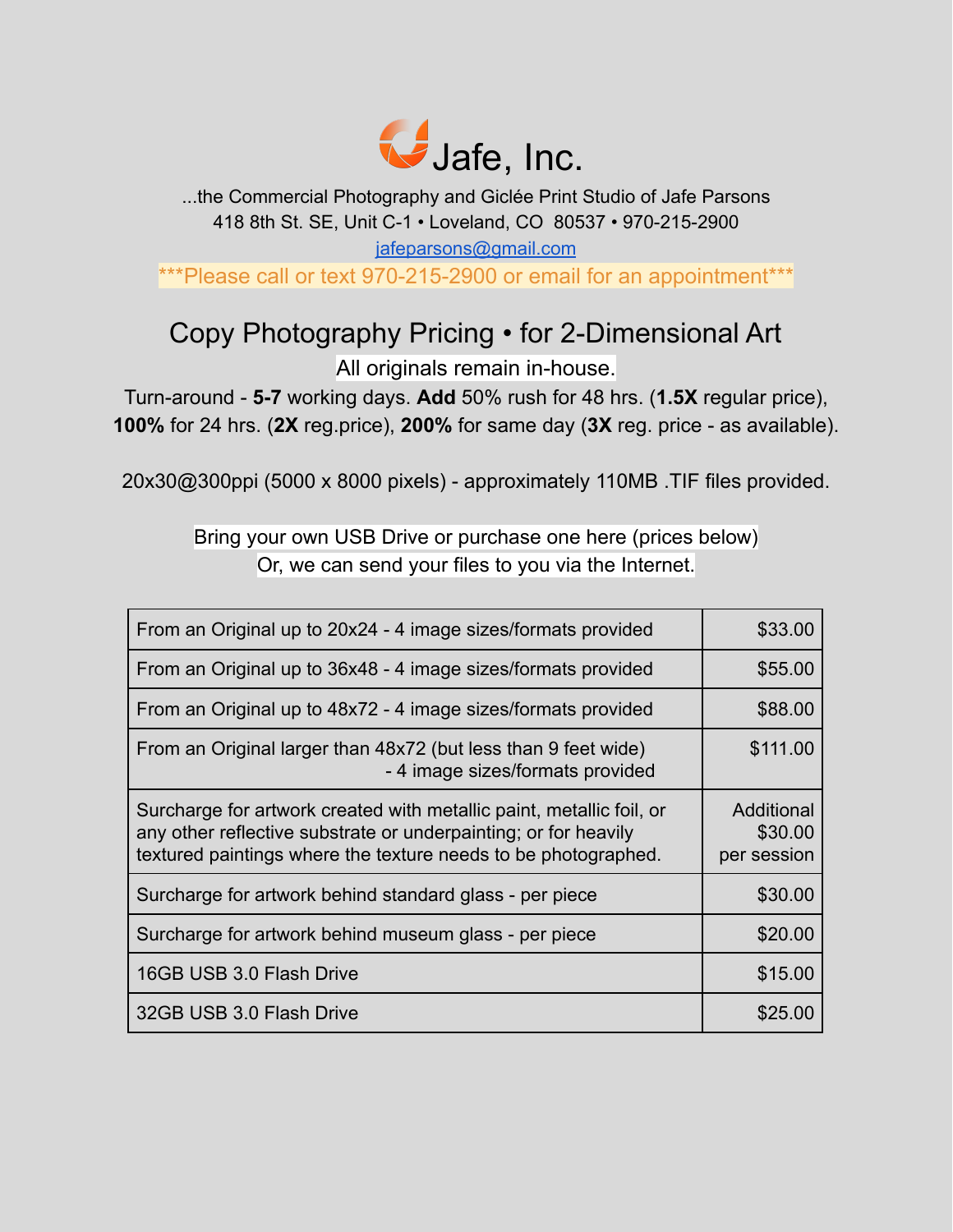

\*\*Please call or text 970-215-2900 or email for an appointment\*\*\*

All prints include a 1-inch white border unless otherwise requested. Maximum print size is 42 inches by 144 inches with 1" border.

Turn-around - **7-10** working days. **Add** 50% rush for 48 hrs. (**1.5X** regular price), **100%** for 24 hrs. (**2X** reg.price), **200%** for same day (**3X** reg. price - as available).

~8x10 PROOF PRINTS: (with Original in-house) - \$25.00 per proof. ~8x10 PROOF PRINTS from customer-provided digital file: \$50.00 per proof. If any prints are being ordered from a digital capture session, the \$25.00 proof price applies for every original in that order.

| Premium Archival Matte Paper                   | 12.5¢ per square inch    | \$5.00 minimum per print  |
|------------------------------------------------|--------------------------|---------------------------|
| Photo Paper - Glossy or Luster                 | 12.5 $¢$ per square inch | \$5.00 minimum per print  |
| Textured Fine Art Paper - Cold<br><b>Press</b> | 15¢ per square inch      | \$10.00 minimum per print |
| Canvas                                         | 22.5 $¢$ per square inch | \$20.00 minimum per print |

\*\*Discounts available for quantity of prints of the same size, on the same media type, from the same original. Please ask for a custom quote.

Jafe, Inc • 418 8th St. SE, Unit C-1 • Loveland, CO 80537 • 970-215-2900 jafeparsons@gmail.com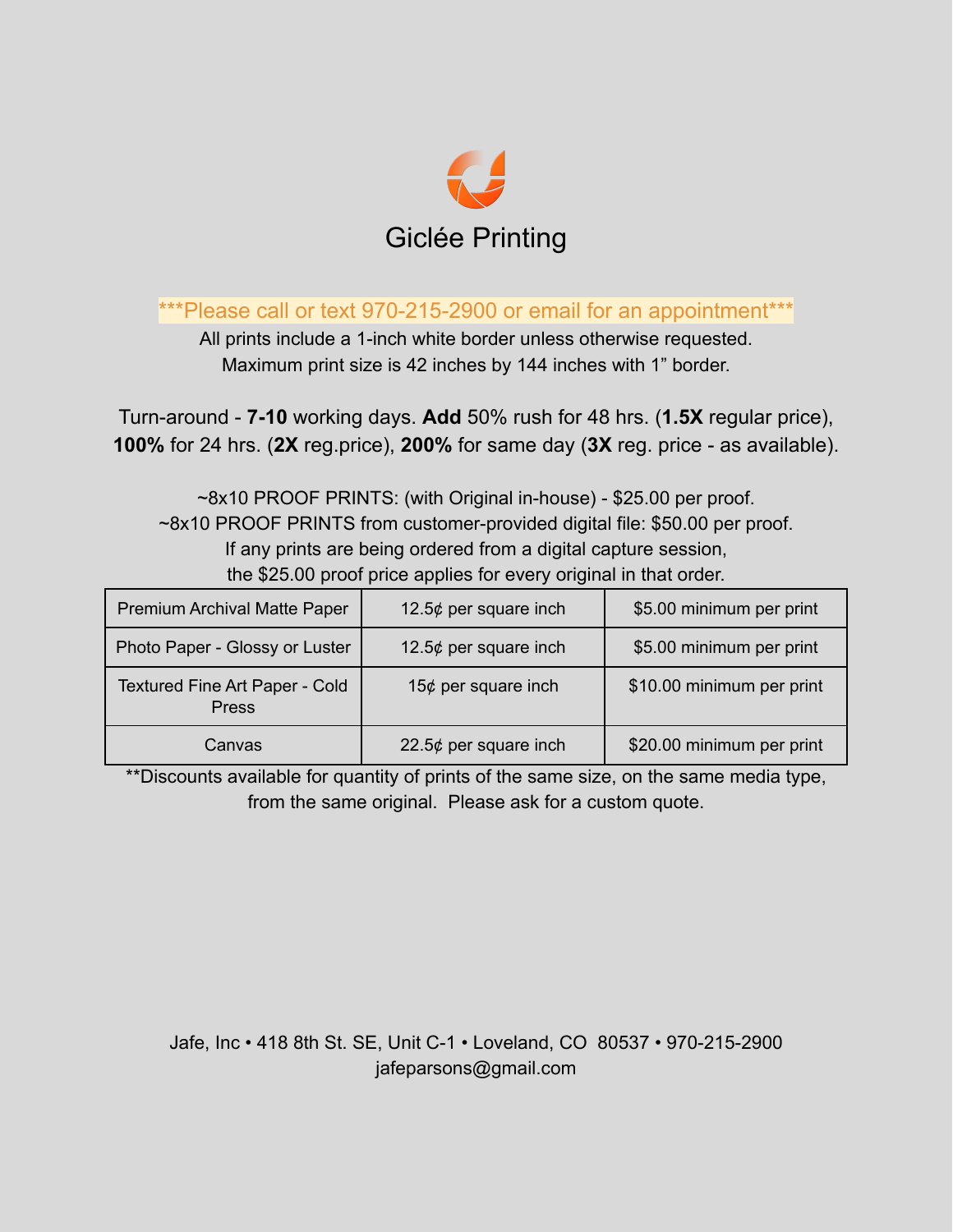

#### Gallery-Wrapped Giclée Prints on Canvas

\*\*\*Please call or text 970-215-2900 or email for an appointment\*\*\*

All prints are stretched onto 1<sup>3</sup>/<sub>4</sub>" stretcher bars with either an unprinted, solid printed or mirrored edge.

\*\*Minimum Gallery-Wrapped print size is 11x14.

\*\*Maximum Gallery-Wrapped print size is 39 inches by 90 inches.

Turn-around - **15** working days. **Add** 50% rush for 48 hrs. (**1.5X** regular price), **100%** for 24 hrs. (**2X** reg.price), **200%** for same day (**3X** reg. price - as available).

| Gallery-Wrapped Canvas - 1 <sup>3</sup> /4" Bars | 28 $¢$ per square inch - add 4 inches to both<br>dimensions to account for the edge.                                  |
|--------------------------------------------------|-----------------------------------------------------------------------------------------------------------------------|
|                                                  | example - a 16x20 final-sized print is billed at<br>20x24@28¢/square inch, or<br>$20 \times 24 \times 0.28 = $134.40$ |

# Film / Print Scanning

\*\*\*Please call or text 970-215-2900 or email for an appointment\*\*\*

Turn-around - **7-10** working days. **Add** 50% rush for 48 hrs. (**1.5X** regular price), **100%** for 24 hrs. (**2X** reg.price), **200%** for same day (**3X** reg. price - as available).

| From 35mm Slides - price includes basic dust-spotting of image.                                                                                       | \$10.00 |
|-------------------------------------------------------------------------------------------------------------------------------------------------------|---------|
| From 4x5 Transparency - price includes basic dust-spotting of image.                                                                                  | \$25.00 |
| Prints / Old Prints - up to 11"x16"(600ppi@Original Size) Scans<br>(Discount for quantity over 100) - price includes basic dust-spotting of<br>image. | \$5.00  |

Jafe, Inc • 418 8th St. SE, Unit C-1 • Loveland, CO 80537 • 970-215-2900 jafeparsons@gmail.com